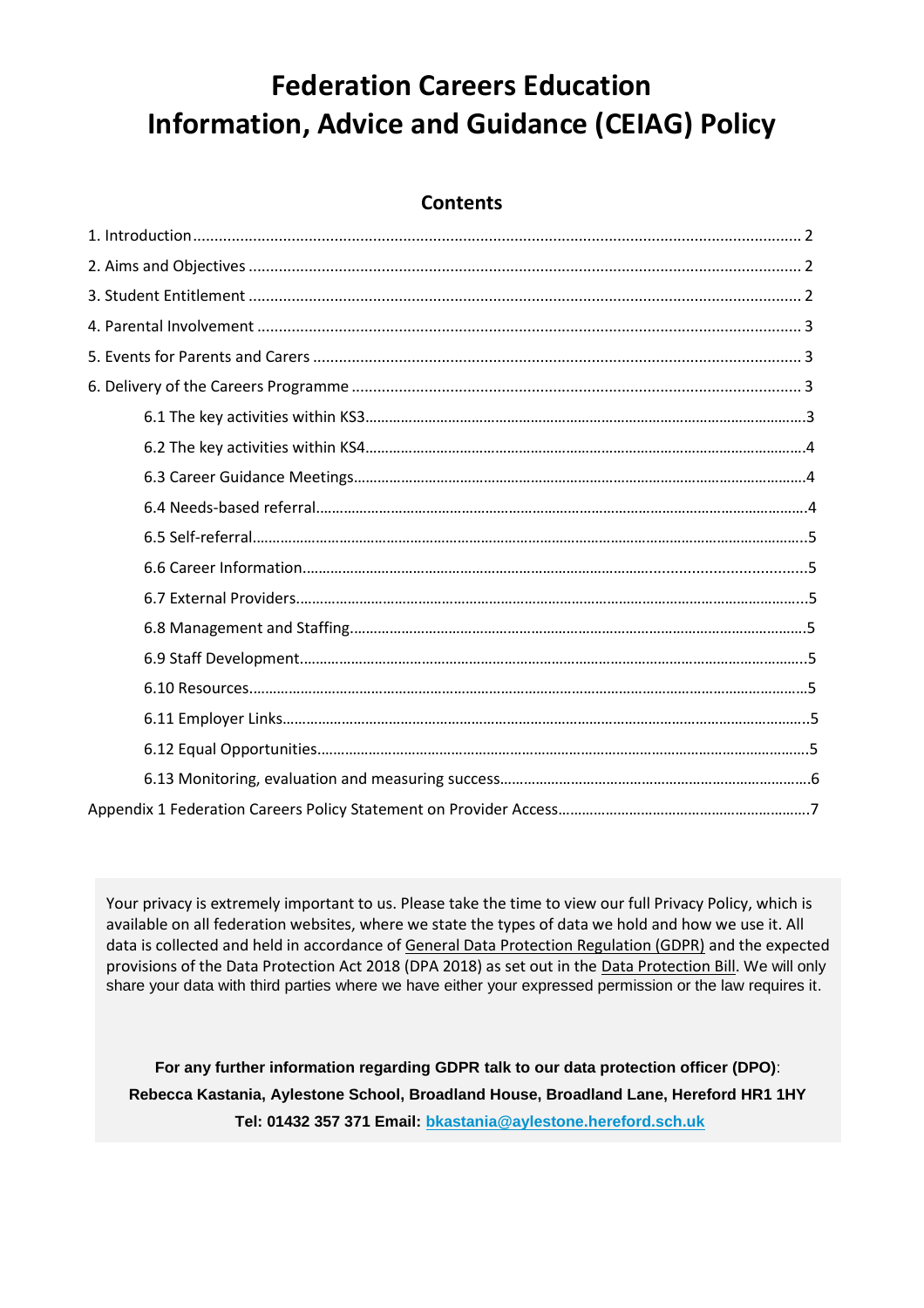## **1. Introduction**

Careers education, information, advice and guidance (CEIAG) is an essential part of the support we offer to students at Aylestone School. Effective careers support can help to prepare young people for the opportunities, responsibilities and experiences of life, it can help them to make decisions and manage transition from learners to workers. As options for young people become more varied and complex, it is vital that we support them to develop the knowledge and skills they need to make informed choices for their future. As a result, the careers programme has a whole-school remit designed to complement the rest of the school curriculum.

This policy sets out how career activities are delivered at school and explains what students, parents/carers, staff and Governors can expect from the careers programme.

# **2. Aims and Objectives**

The Aylestone School careers programme aims to:

- Encourage students to be ambitious, broaden their horizons and explore their own career aspirations throughout their life at school.
- Ensure students' readiness to take their next step in their learning or career.

Aylestone School follows the principles of the Gatsby Benchmarks (see references). The objectives for the careers programme are as follows:

- Helping students to understand the changing world of work.
- Facilitating meaningful encounters with employers for all students.
- Supporting positive transitions post-16.
- Enabling students to develop the research skills to find out about opportunities.
- Helping students to develop the skills, attitudes and qualities to make a successful transition into the world of work.
- Encouraging participation in continued learning, including further and higher education and apprenticeships.
- Supporting inclusion, challenging stereotyping and promoting equality of opportunity.
- Contibruting to strategies for raising achievement, particularly by increasing motivation.

## **3. Student Entitlement**

All students are entitled to be fully involved in an effective Careers (CEIAG) Programme.

Students are encouraged to take an active role in their own career development and as such, the careers programme emphasises student participation with a focus on self-development; learning about careers and the world of work; and developing career management and employability skills.

During their time in school, all students can expect:

- The support they need to make the right choices in Year 9 and Year 11.
- Access to up-to-date and unbiased information on future learning and training, careers and labour market information.
- Support to develop the self-awareness and career management skills needed for their future.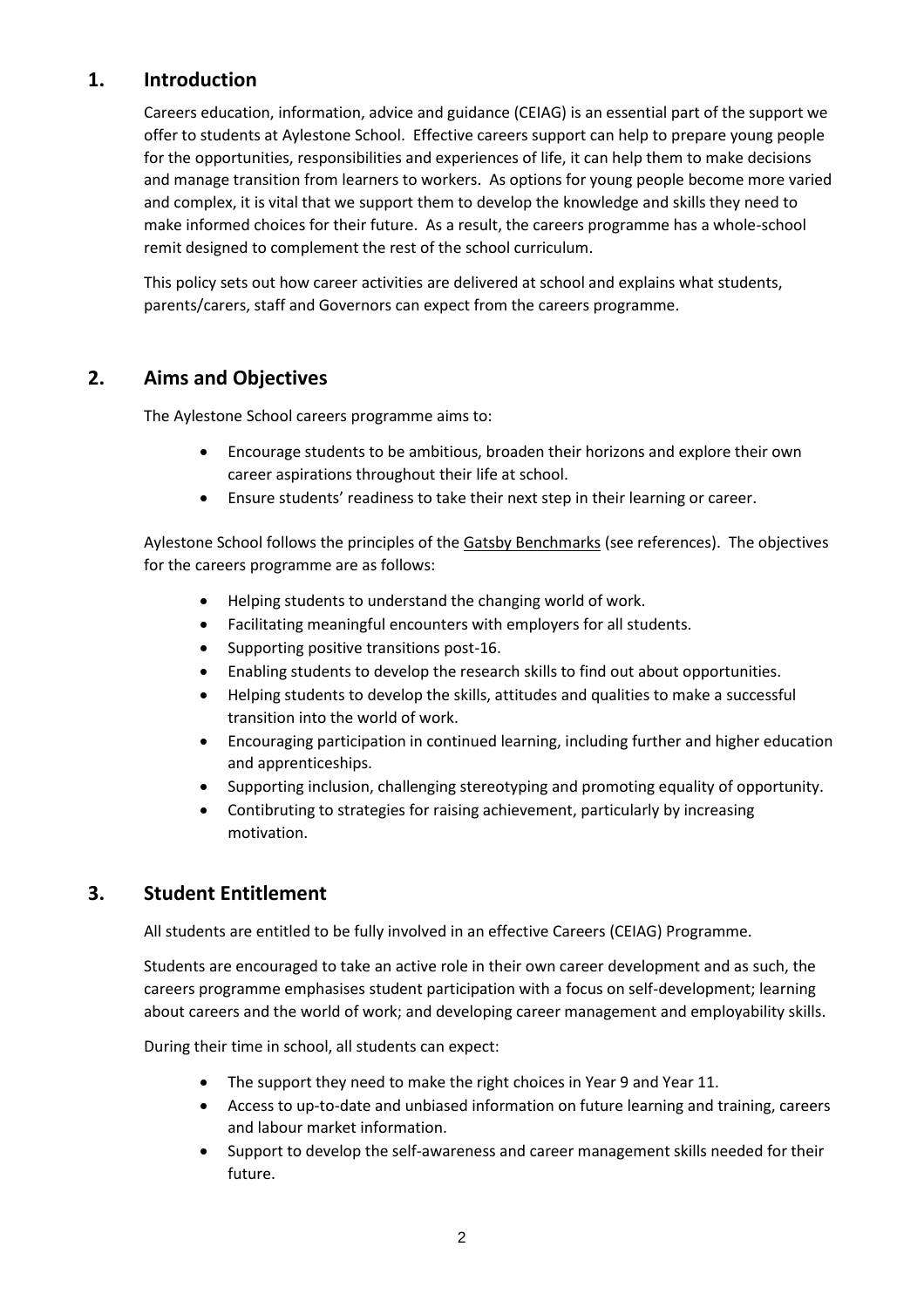- Career lessons during tutor time from Years 7 to 11 covering options after school, the world of work, the job market and the skills needed for the future.
- At least four meaningful encounters with representatives from the world of work, this could be through work experience, assemblies, careers talks (in or outside lessons), projects and visits.
- To hear from a range of education and training providers, including colleges, universities and apprenticeship organisations; this could include visits and taster days, as well as assemblies, talks and meetings at school.
- The opportunity to relate what they learn in lessons to their life and career beyond school.
- The opportunity to talk through career and educational choices with staff including form tutors and the careers team.
- Access to one-to-one guidance with a trained and impartial careers advisor, by appointment; this is available to students of any year group.
- The school to keep parents/carers informed of their progress and provide parents/carers with information to support students' career planning and decision making. Parents/carers can attend careers meetings, by prior arrangement.
- To be asked their views about the service they have received to ensure that the service continues to meet the needs of the students.

## **4. Parental Involvement**

Young people do not make career decisions in isolation and parents/carers can have a substantial impact, as well as a clear interest in the right outcomes for their young person. The school is keen to foster parental involvement in the careers programme, wherever possible.

## **5. Events for parents and carers**

Parents/carers are invited into school to discuss their son/daughter's progress, on Parents Evening and Year Group Parent Information Evenings. Parents are encouraged to ask questions and engage in discussions with either the Form Tutor, Achievement Co-ordinator or Subject Teacher on their child's career aspirations.

In addition, we hold specialist events such as the Options Evening in Year 9 and also the Careers Evening for Years 9, 10 and 11.

Parents/carers are kept up to date with career-related events and activities affecting their son/daughter via letters, texts and emails home, the school website and social media.

## **6. Delivery of the Careers Programme**

#### **6.1 The key activities within KS3**

Form Tutors will be provided with specific Career Related activities to deliver with their tutor group. One of the activities will be introducing the students to the Kudos Programme. This is a Career Support programme that allows students to self-assess and find out Labour Market Information relevant to them.

On at least one occasion throughout each school year, every faculty will provide their students with an opportunity to see what careers are related specifically to that subject, and how those students could work towards a career in that subject. This usually takes place alongside the National Careers Week.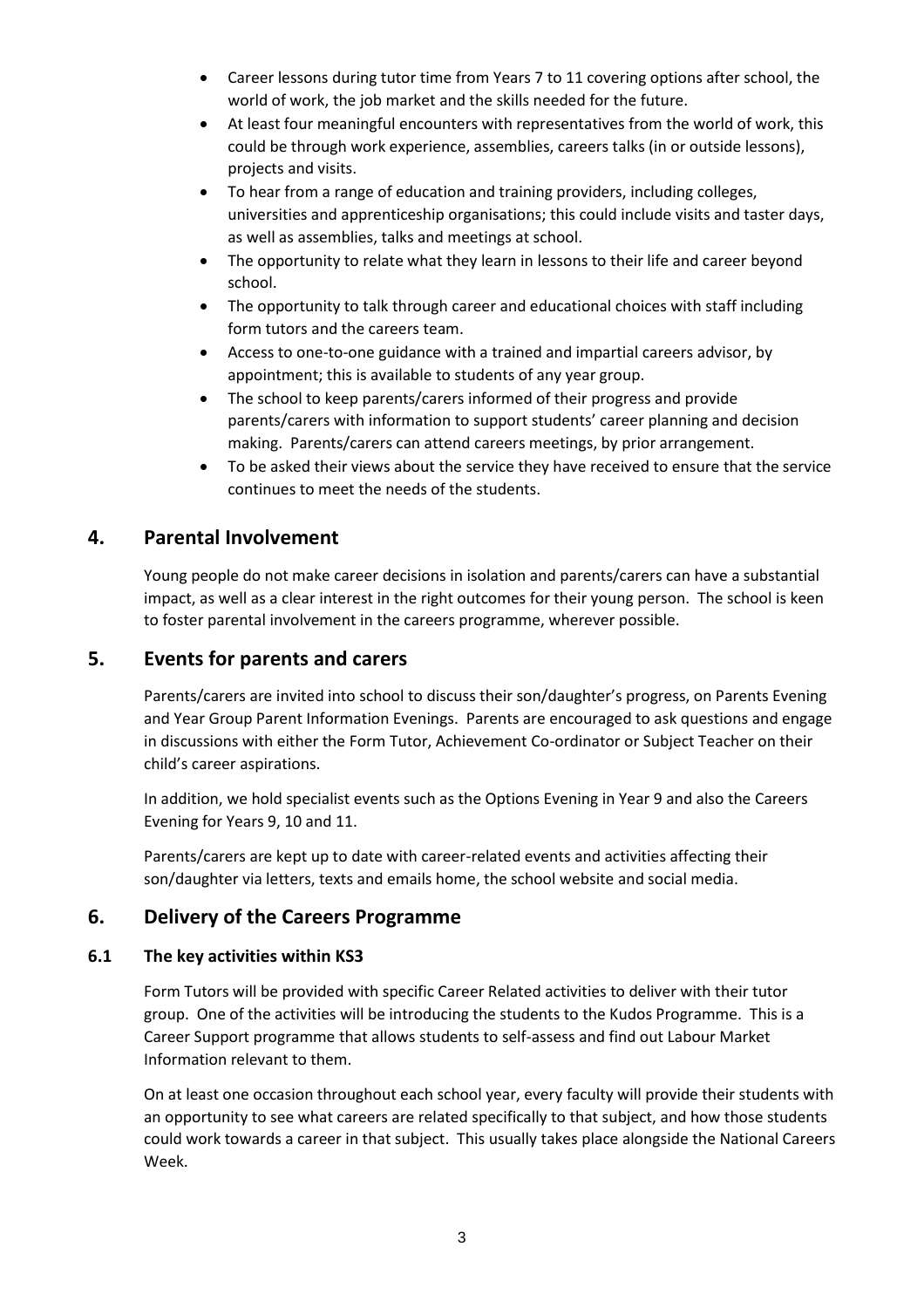We understand the importance of students making the right choices towards the end of KS3 for their options when studying at KS4. We provide every student the opportunity to have an options interview with a senior member of staff, in which they discuss their interest and the possible options available to them. They will also have the opportunity to sit through focused assemblies on their careers and the options. Our Careers Advisor will also help advise and guide students on their choices.

### **6.2 The key activities within KS4**

All students will have Tutor time and Empowerment activities in which they prepare for interviews, complete CV's and applications. Students will also learn how to write a personal statement for Post 16 applications.

Students will be given the experience of Mock Interviews with an outside provider, either from a workplace or further educational provider.

By the end of KS4, all students will have had the opportunity to:

- Develop their self-awareness and career management skills, including writing a CV.
- Have the experience of a Mock Interview.
- Experience a taster day in a sixth form or college setting.
- Learn about the different Post 16 pathways.
- Use a range of sources of information (with support, as required) to explore Post 16 options.
- Attend events in school and out of school where they can speak to employers, colleges, training providers and universities.
- Apply for Post 16 options and back up plans, as necessary.
- Continue to develop the skills needed for a successful transition.
- Have at least one meeting with a Careers Advisor.

#### **6.3 Career Guidance Meetings**

Students are entitled to appropriate guidance to meet their individual needs. All students at school can request an appointment with the Careers Advisor but, in practice, Year 10's and Year 11's are most likely to access this service. Students are identified for careers meetings based on need and through self-referral.

#### **6.4 Needs-based Referral**

The referral procedure works as follows:

- Form Tutors, Achievement Co-Ordinators and the Student Services Team may identify students who would benefit from early intervention. For example students with lack of direction or lack of motivation; students with SEND; certain students receiving pupil premium funding; or those who have potential to become NEET (Not in Employment, Education or Training).
- At the end of Year 10, form tutors prioritise students based on their readiness to make Post 16 decisions and the support they might need through the Post 16 options process.
- Students complete their own careers questionnaire late in Year 10 where they are asked about their career and post 16 ideas.

The outcome of all these activities allows the careers advisor to prioritise students for interviews, helping to ensure that pupils of all abilities can access the support they need. For those students identified as being at risk of NEET, further interventions are arranged as appropriate for each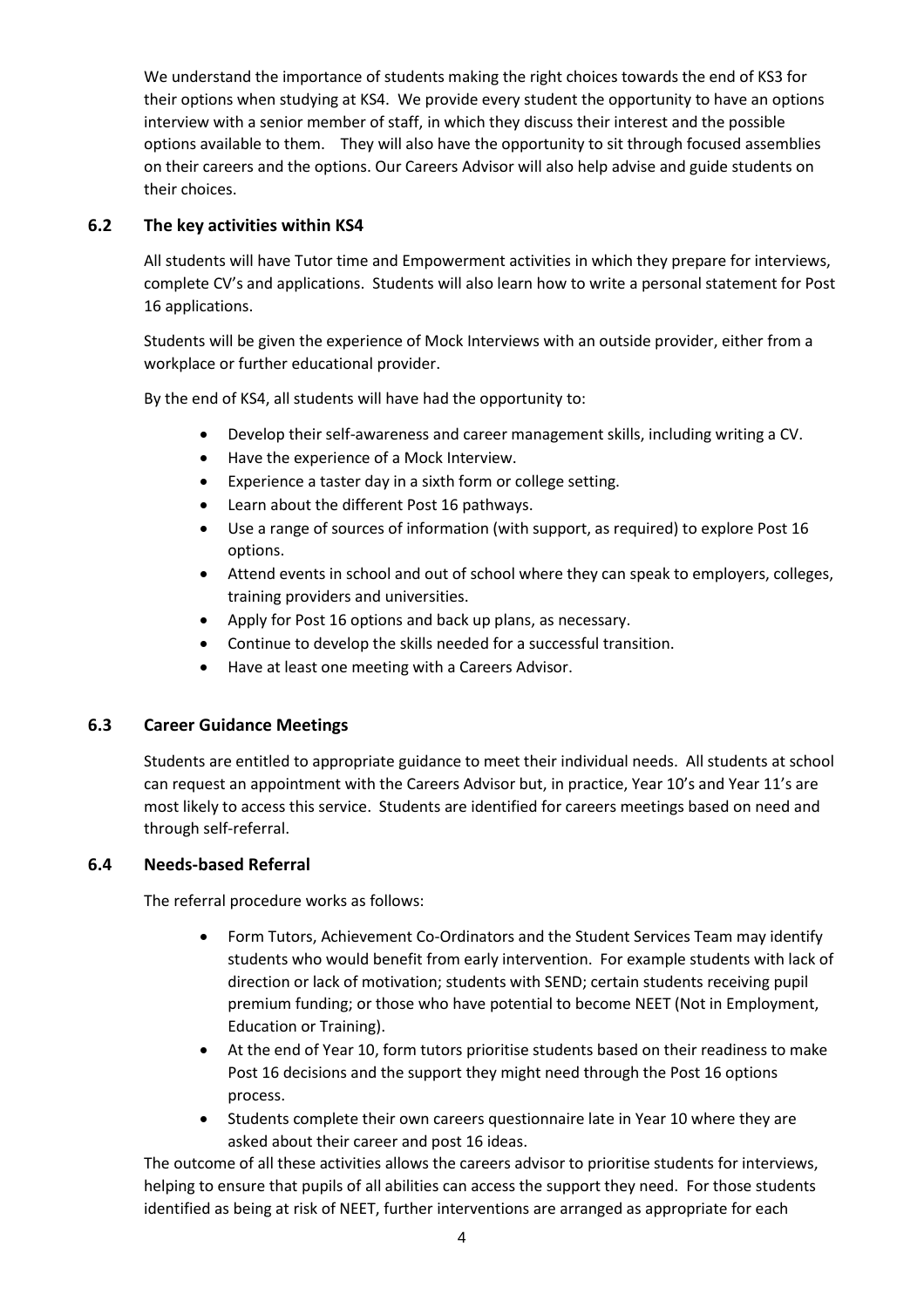student. This support could include personalised curriculum in KS4, visits to college and training providers, contact with parents, support from other agencies and ongoing contact as the student leaves school.

#### **6.5 Self-Referral**

Students may refer themselves for a careers meeting at any point, directly via the careers office or via a Form Tutor, Achievement Co-ordinator or via a member of the Student Services Team. An appointment with the advisor will then be arranged. Students are made aware of the Careers Advisor through assemblies and via form tutors. The Careers Advisor will record action plans. Students will receive a copy and parents and staff have the option to see this information so they can support the process. If a student is away or fails to attend, an alternative time will be arranged.

#### **6.6 Career Information**

Career information is available in the Careers Office (Room MP4) in Broadlands House, through relevant displays in school or is cascaded via form tutors or through year group assemblies. There is also a careers section within the library, which includes a range of college prospectus' career guides, apprenticeship and employer information.

#### **6.7 External Providers**

A range of external providers are invited into school to support the careers programme. These will include local colleges, universities, training providers, apprenticeship organisations and employers. In all cases, such staff and organisations will be vetted for suitability by the relevant staff at school.

#### **6.8 Management and Staffing**

The Careers Lead is responsible for taking a strategic lead and direction for careers work in the school; working under the direction of the Head Teacher. The Careers Lead will work closely with the Level 6 Qualified Careers Advisor.

All Tutors and Achievement Co-ordinators have responsibility to advise and support their tutees and Year Groups on career choices. This Pastoral Team will work closely with the Careers Team identifying any area of need.

#### **6.9 Staff Development**

Form Tutors are introduced to the concepts, aims and programme for CEIAG at Aylestone School during Inset days. This staff development is further enhanced at Year Team meetings. The Careers Advisor attends conferences and monthly network meetings to keep up to date with best practice and legislation. The Careers Lead and Careers Advisor also meet weekly.

#### **6.10 Resources**

The school is committed to providing the resources to enable an effective careers programme, including adequate staffing, staff training and resources.

#### **6.11 Employer Links**

Links with employers, businesses and other external agencies continue to grow; by building on local community connections already acquired, but by reaching out to other agencies, keen to get on board.

#### **6.12 Equal Opportunities**

The school is keen to promote equal opportunities, challenge stereotypes and address limiting beliefs. All students can access advice and guidance tailored to their needs with support to explore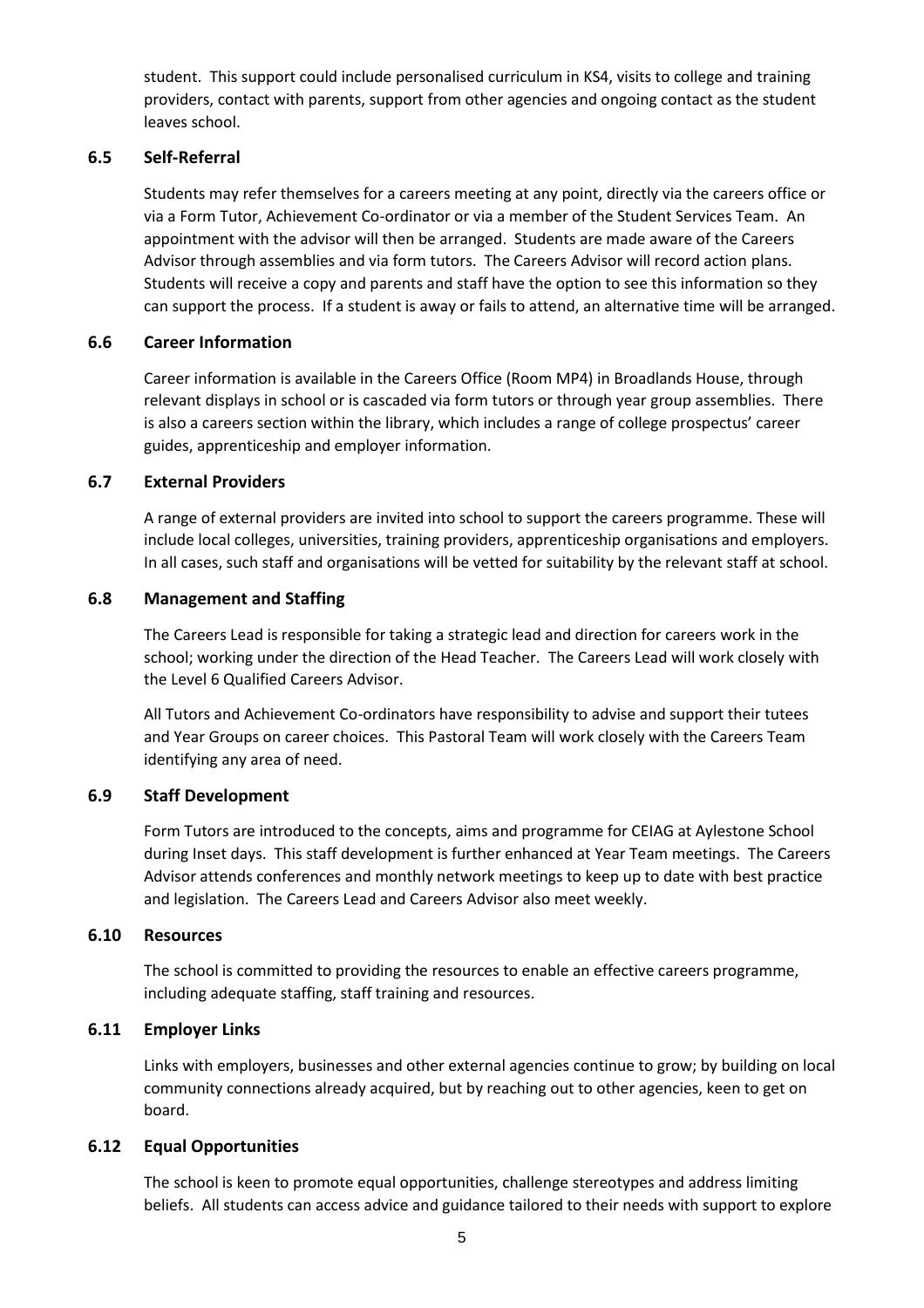options that suit their preferences, skills and strengths. The team work on early identification of students requiring additional support, with no limit placed on how many times a student might see a careers advisor. The destinations of school-leavers are monitored and trends identified.

#### **6.13 Monitoring, evaluation and measuring success**

When monitoring the success of the careers programme, the school considers formal and informal measures, qualitative and quantitative data and hard and soft outcomes for students.

The careers programme is evaluated in a number of ways, including;

- Student feedback on their experience of the careers programme and what they gained from it
- Staff feedback on careers lessons, mock interviews etc
- Gathering informal feedback from external partners and from parents
- Quality assurance of careers lessons as part of the tutor time programme
- Student destination figures Post 16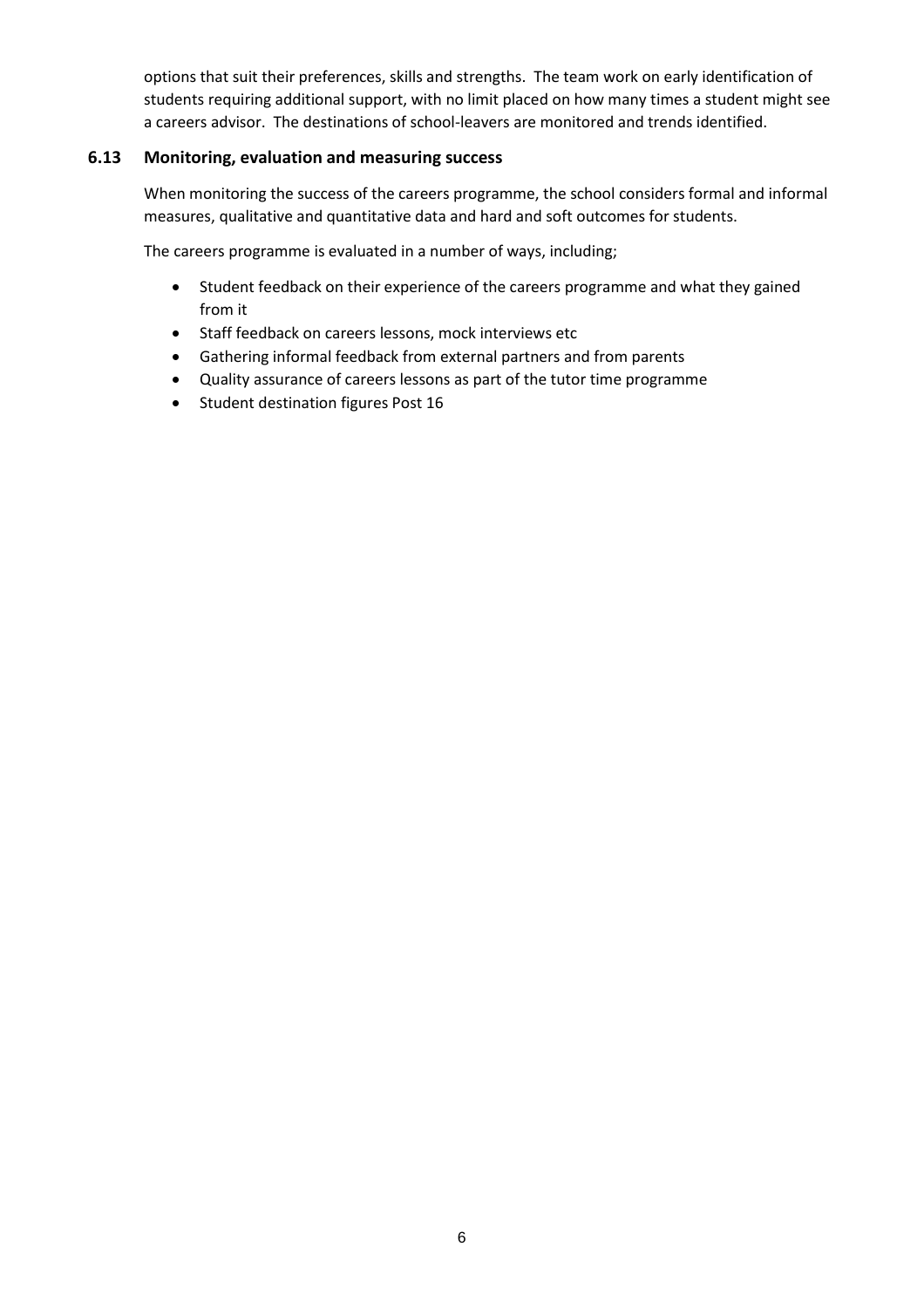# **1. Introduction**

This policy statement sets out the school's arrangements for managing the access of providers to pupils at the school for the purpose of giving them information about the provider's education or training offer. This complies with the school's legal obligations under Section 42B of the Education Act 1997.

# **2. Pupil Entitlement**

All pupils in years 8-11 are entitled:

- To find out about technical education qualifications and apprenticeship opportunities, as part of a careers programme which provides information on the full range of education and training options available at each transition point.
- To hear from a range of local providers about the opportunities they offer, including technical education and apprenticeships – through option events, assemblies and group discussions and taster events.
- To understand how to make applications for the full range of academic and technical courses.

# **3. Management of provider access requests**

## **3.1 Procedure**

A provider wishing to request access should contact Mr N Moores, Careers Lead and Assistant Headteacher. Telephone No: (01432) 357371. Email: [nmoores@aylestone.hereford.sch.uk](mailto:nmoores@aylestone.hereford.sch.uk)

## **3.2 Opportunities for access**

A number of events, integrated into the school careers programme, will offer providers an opportunity to come into school to speak to pupils and/or their parents/carers:

| Year 7 | Opportunities in careers during the delivery of PSHE/Empowerment |  |  |
|--------|------------------------------------------------------------------|--|--|
|        | Life Skills: assembly and tutor group opportunities              |  |  |
|        | Assembly: Guest Speakers                                         |  |  |
|        | Employers Engagement: Guess my job Event                         |  |  |
| Year 8 | Opportunities in careers during the delivery of PSHE/Empowerment |  |  |
|        | Further and Higher Educational visits                            |  |  |
|        | Life Skills: Assembly and tutor group opportunities              |  |  |
|        | <b>Assembly: Guest Speakers</b>                                  |  |  |
| Year 9 | Further and Higher Educational visits                            |  |  |
|        | <b>Careers Evening</b>                                           |  |  |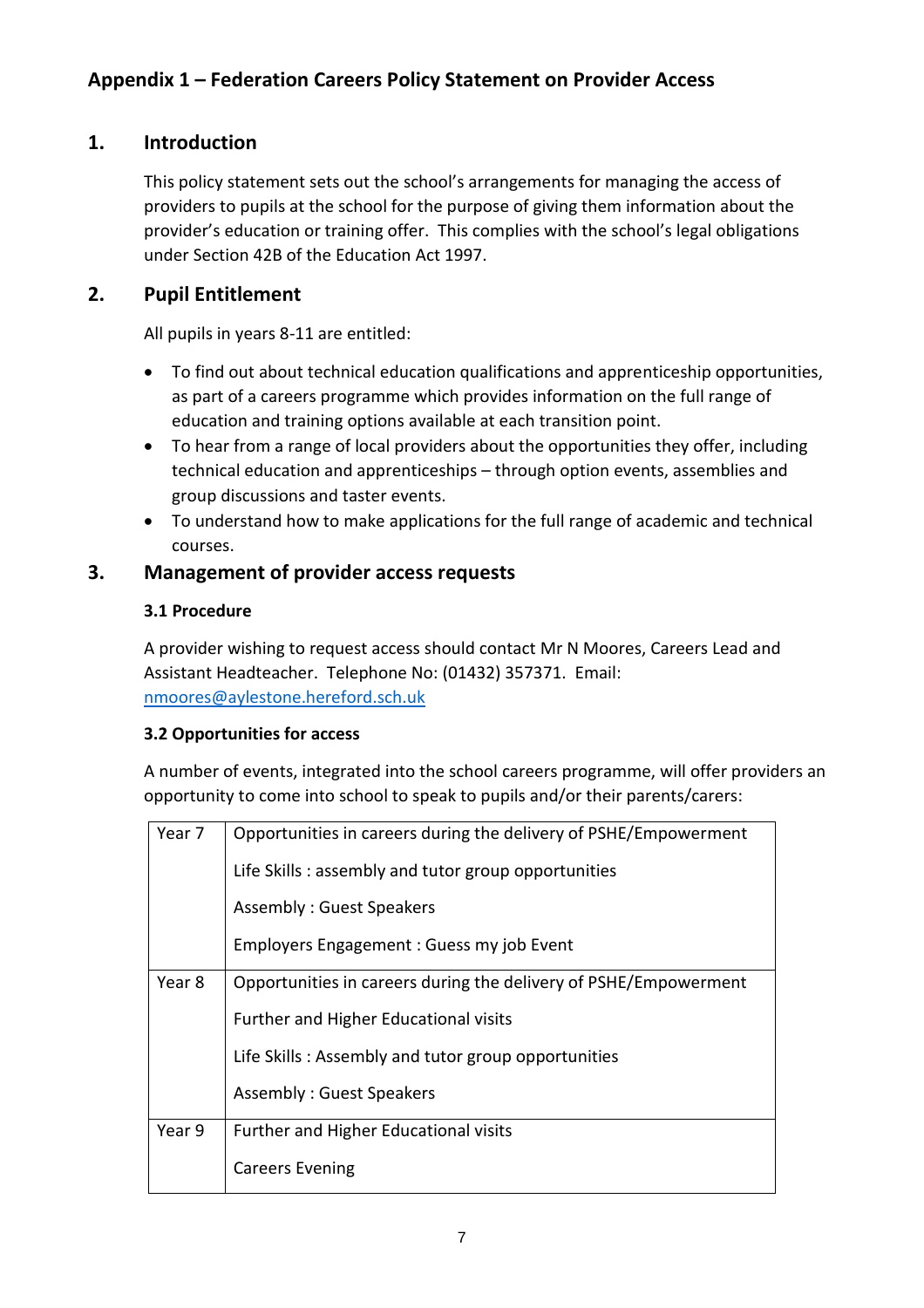|         | <b>GCSE Options Evening</b>                                          |  |  |
|---------|----------------------------------------------------------------------|--|--|
|         | Life Skills: Assembly and tutor group opportunities                  |  |  |
|         | <b>Assembly: Guest Speakers</b>                                      |  |  |
|         | Opportunities in careers during the delivery of PSHE/Empowerment     |  |  |
|         |                                                                      |  |  |
| Year 10 | Further and Higher Educational visits                                |  |  |
|         | <b>Careers Evening</b>                                               |  |  |
|         | Life Skills: Assembly and tutor group opportunities                  |  |  |
|         | <b>Assembly: Guest Speakers</b>                                      |  |  |
|         | Opportunities in careers during the delivery of PSHE/Empowerment     |  |  |
|         | Apprenticeship providers visits and talks                            |  |  |
| Year 11 | Further and Higher Educational visits                                |  |  |
|         | <b>Careers Evening</b>                                               |  |  |
|         | Life Skills: assembly and tutor group opportunities                  |  |  |
|         | Mock Interviews                                                      |  |  |
|         | <b>STEM Club</b>                                                     |  |  |
|         | Hereford Sixth Form Taster Day                                       |  |  |
|         | Assembly: Guest speakers (including FE and apprenticeship providers) |  |  |
|         | Opportunities in careers during the delivery of PSHE/Empowerment     |  |  |
|         | Apprenticeship providers Visits and Q&A sessions                     |  |  |

*Please see table below on how we meet the Gatsby Benchmarks for all activities/events that students are involved in.*

## **3.3 Premises and Facilities**

The school will make the main hall, classrooms or private meeting rooms available for discussions between the provider and students, as appropriate to the activity. The school will also make available equipment to support provider presentations. This will all be discussed and agreed in advance of the visit with the Careers Leader or a member of their team.

Providers are welcome to leave a copy of their prospectus or other relevant course literature with the Careers Lead, Mr Moores or the Careers Advisor, Mrs Davies.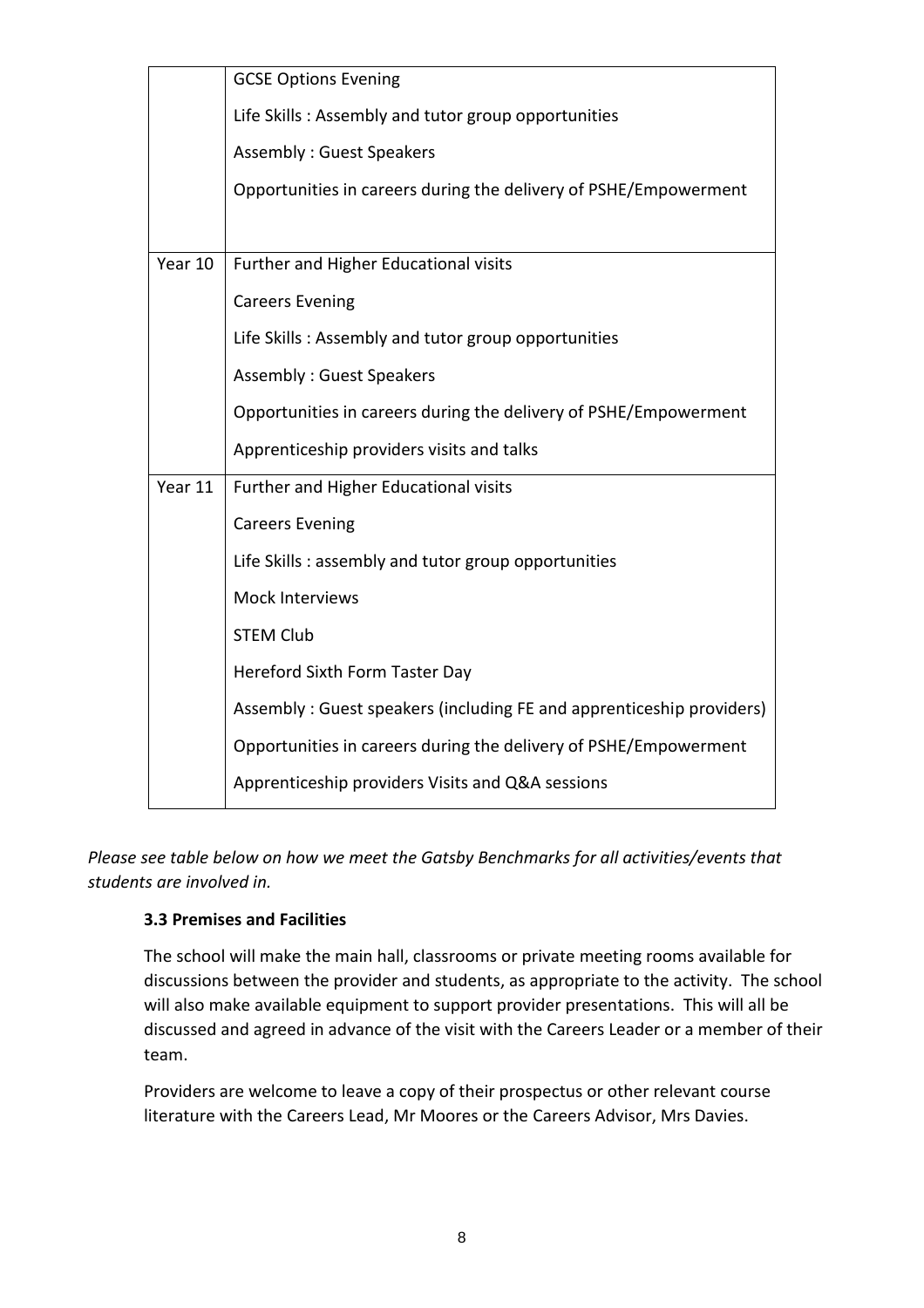## **THE 8 GATSBY BENCHMARKS**

The eight Gatsby Benchmarks are the foundation of the Careers Strategy and a statutory requirement for secondary schools and colleges. The benchmarks are put in place to ensure high quality careers guidance in schools and colleges, so that students can make well–informed decisions on their future. We complete a termly assessment with the Careers and Enterprise Service to ascertain how well we are doing and to identify any gaps we have in meeting the 8 Gatsby Benchmarks.

## *So what are the 8 Gatsby Benchmarks and how do Aylestone achieve them?*

The table below outlines each of the benchmarks, what they mean and what Aylestone do to meet the benchmarks?

| The 8 Gatsby Benchmarks       | What does the benchmark mean?                                                                                                                                                                                             | What do we do at Aylestone to meet this<br>Benchmark?                                                                                                                                                                                                                                                       |
|-------------------------------|---------------------------------------------------------------------------------------------------------------------------------------------------------------------------------------------------------------------------|-------------------------------------------------------------------------------------------------------------------------------------------------------------------------------------------------------------------------------------------------------------------------------------------------------------|
| 1. A stable careers programme | We should have in place a stable<br>programme of careers education<br>and guidance that is known and<br>understood by students, parents,<br>teachers and employers and is<br>easily accessible via the school<br>website. | We have a written Careers {CEIAG}<br>Programme which is updated each<br>academic year. All career related activities<br>and learning are outlined for each year<br>group from years 7-11. This plan is tailored<br>to the academic needs of the students and<br>is appropriate to the different age groups. |
|                               |                                                                                                                                                                                                                           | The plan has the explicit backing and<br>support from SLT.                                                                                                                                                                                                                                                  |
|                               |                                                                                                                                                                                                                           | Aylestone has a Careers Lead and a level 6<br>trained careers professional to take<br>responsibility for the programme.                                                                                                                                                                                     |
|                               |                                                                                                                                                                                                                           | Careers is naturally embedded into subject<br>lessons and all students are able to<br>understand the importance of why they<br>learn each subject area and where it can<br>lead in the future.                                                                                                              |
|                               |                                                                                                                                                                                                                           | The careers plan links into the CEIAG policy<br>and Provider Access Policy.                                                                                                                                                                                                                                 |
|                               |                                                                                                                                                                                                                           | It is easily accessible via the Aylestone<br>website.                                                                                                                                                                                                                                                       |
|                               |                                                                                                                                                                                                                           | The programme is monitored and<br>evaluation is in place to take place annually<br>with feedback from pupils, parents,<br>teachers and employers.                                                                                                                                                           |
|                               |                                                                                                                                                                                                                           | It is underpinned by good communication<br>and advertising.                                                                                                                                                                                                                                                 |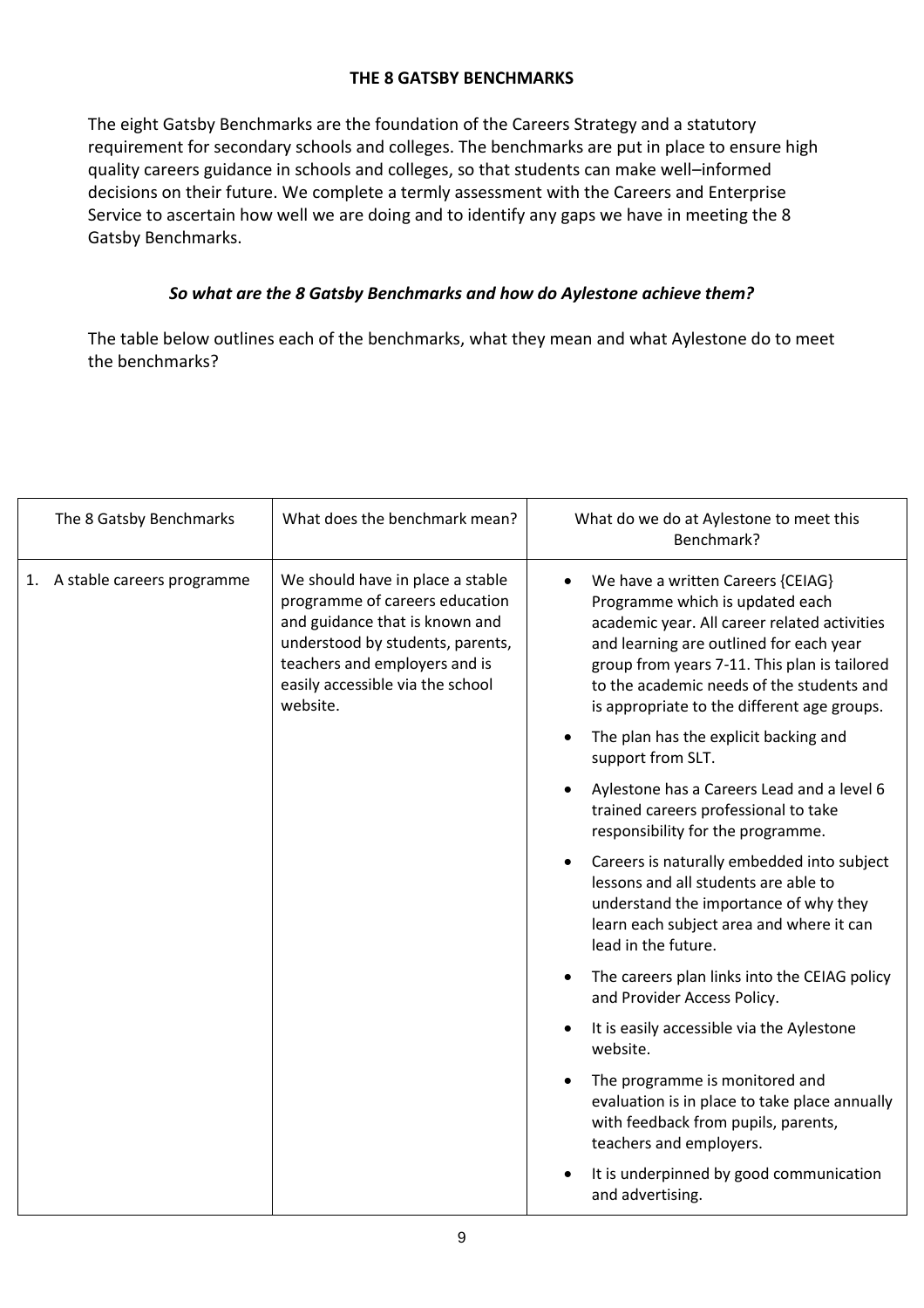|    |                                                       |                                                                                                                                                                                                                                                                   | $\bullet$ | It is approved by the board of governors<br>and a termly and annual Governors report<br>are produced to the Lead Careers Governor.                                                                                                                                                                                                                                 |
|----|-------------------------------------------------------|-------------------------------------------------------------------------------------------------------------------------------------------------------------------------------------------------------------------------------------------------------------------|-----------|--------------------------------------------------------------------------------------------------------------------------------------------------------------------------------------------------------------------------------------------------------------------------------------------------------------------------------------------------------------------|
| 2. | Learning from career and<br>labour market information | All students and parents should<br>have access to good quality<br>information about future options,<br>career paths and labour market<br>opportunities to make well<br>informed decisions, by making<br>best use of the information that is<br>available to them. | $\bullet$ | Visitors regularly attend Aylestone to speak<br>about Career and Labour Market<br>Information, inc. post 16 option assemblies,<br>career related workshops during National<br>Careers Week, Careers Fair, Mock<br>interviews and employability workshops are<br>also arranged throughout the year, as well<br>as numerous trips through specific subject<br>areas. |
|    |                                                       |                                                                                                                                                                                                                                                                   |           | All of the above provides access to Career<br>and LMI from numerous professionals from<br>either vocational or educational<br>establishments.                                                                                                                                                                                                                      |
|    |                                                       |                                                                                                                                                                                                                                                                   |           | Year 11 take part in Mock Interviews with<br>professionals from both industry and<br>educational establishments and have the<br>opportunity to complete a mock application<br>form to prepare for this.                                                                                                                                                            |
|    |                                                       |                                                                                                                                                                                                                                                                   | ٠         | Financial planning activities are also<br>arranged within the academic year through<br>ad-hoc career workshops.                                                                                                                                                                                                                                                    |
|    |                                                       |                                                                                                                                                                                                                                                                   |           | The Careers Tool Kudos is available for all<br>year groups for further labour market<br>information and personality matching to<br>relevant jobs.                                                                                                                                                                                                                  |
|    |                                                       |                                                                                                                                                                                                                                                                   |           | Aylestone School website has a dedicated<br>page for careers which includes; upcoming<br>events, photos, information for employers,<br>parent information, LMI information and<br>student information.                                                                                                                                                             |
|    |                                                       |                                                                                                                                                                                                                                                                   | ٠         | Regular updates of career information and<br>what is taking place is highlighted in the<br><b>School Careers Newsletter.</b>                                                                                                                                                                                                                                       |
|    |                                                       |                                                                                                                                                                                                                                                                   | $\bullet$ | External visits to educational<br>establishments, both FE and HE                                                                                                                                                                                                                                                                                                   |
|    |                                                       |                                                                                                                                                                                                                                                                   |           | Parents are invited to participate in events<br>such as the Careers Fair, Options Evenings<br>etc.                                                                                                                                                                                                                                                                 |
|    | 3. Addressing the needs of each<br>pupil              | Pupils have different career<br>guidance needs at different<br>stages. Opportunities for advice<br>and support need to be tailored<br>to the needs of each pupil.                                                                                                 | ٠         | All students from year 7 have access to<br>careers related learning during lessons,<br>workshops and assemblies and they are<br>carefully tailored to suit each year group.                                                                                                                                                                                        |
|    |                                                       | Equality and diversity should be<br>embedded throughout and<br>schools should actively seek to                                                                                                                                                                    | ٠         | From year 8, students have meetings<br>regarding their future options with a<br>member of SLT. Certain students may also                                                                                                                                                                                                                                           |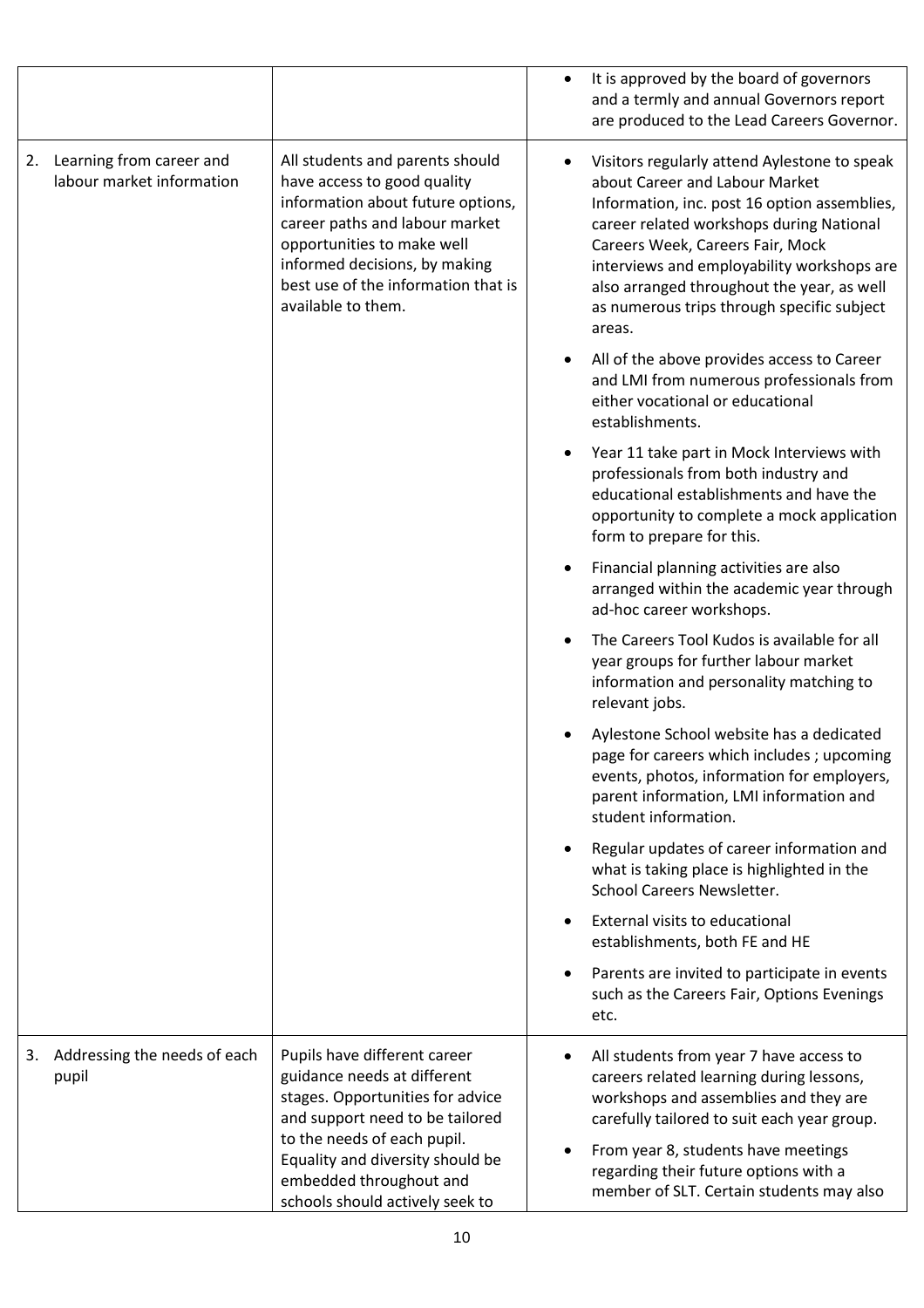| challenge stereotypical thinking<br>and raise aspirations.                                                                                                                                                                                                                                                  | talk to SEN Staff members and the Careers<br>Advisor if needed.                                                                                                                                                                                                                                                                                                                                                                                                                                                                                                                                                                                                                                                                                                                                                                                                                                                                                                                                                                                                                                                                                                                                                                                                                                                                                                                                                                          |
|-------------------------------------------------------------------------------------------------------------------------------------------------------------------------------------------------------------------------------------------------------------------------------------------------------------|------------------------------------------------------------------------------------------------------------------------------------------------------------------------------------------------------------------------------------------------------------------------------------------------------------------------------------------------------------------------------------------------------------------------------------------------------------------------------------------------------------------------------------------------------------------------------------------------------------------------------------------------------------------------------------------------------------------------------------------------------------------------------------------------------------------------------------------------------------------------------------------------------------------------------------------------------------------------------------------------------------------------------------------------------------------------------------------------------------------------------------------------------------------------------------------------------------------------------------------------------------------------------------------------------------------------------------------------------------------------------------------------------------------------------------------|
| Systematic records should be kept<br>of the individual advice given to<br>each pupil, and subsequent<br>agreed decisions. All pupils should<br>have access to these records to<br>support their career<br>development.<br>Schools should collect and retain<br>accurate destination data for each<br>pupil. | Years 10 and 11 have 1:1 careers meetings<br>٠<br>with a level 6 trained careers professional.<br>Year 11 have further careers meetings to<br>$\bullet$<br>help them completed their FE application<br>forms. SEN students or those who are not<br>considered to go into further education or<br>training have specialised help with their<br>next steps after school.<br>The careers tool, Compass Plus, is used to<br>$\bullet$<br>record all students attendance and<br>engagement in any career related activities.<br>There is an option to print out any students<br>individual careers record from this.<br>A transition programme is in place for those<br>٠<br>students who may need additional support<br>in years 10 and 11. This would include<br>personal visits and tours of the local<br>colleges.<br>Specific workshops held for students<br>$\bullet$<br>interested in certain sectors.<br>Destination data is collated and are sent to<br>$\bullet$<br>the Local Council within the allotted<br>timeframe.<br>Year 9 students attend an Option Assembly<br>delivered Aim Higher (Do GCSE's matter<br>and making smart GCSE choices).<br>Year 11 students attend a Uni Life/Finance<br>assembly delivered by Graduate<br>Ambassadors.<br>Year 11 students attend a Life Finance talk<br>$\bullet$<br>delivered by Graduate Ambassadors on<br>'What we wished we knew about Life<br>Finances' eg NI, tax, credit scores. |
| All teachers should link<br>curriculum learning with careers.<br>For example, STEM subject<br>teachers should highlight the<br>relevance of STEM subjects for a<br>wide range of career pathways.                                                                                                           | Subject teachers link careers to their<br>subjects and advise students as to what<br>types of careers they could potentially go<br>into.<br>CPD 'careers' training for staff led by<br>٠<br>Careers Lead.<br>Noticeboards are visible in departments as<br>$\bullet$<br>to linking subjects to careers.<br>Specific subject related careers are also<br>discussed within Assemblies, workshops<br>and events.<br>Subject related career trips are also                                                                                                                                                                                                                                                                                                                                                                                                                                                                                                                                                                                                                                                                                                                                                                                                                                                                                                                                                                                   |
|                                                                                                                                                                                                                                                                                                             |                                                                                                                                                                                                                                                                                                                                                                                                                                                                                                                                                                                                                                                                                                                                                                                                                                                                                                                                                                                                                                                                                                                                                                                                                                                                                                                                                                                                                                          |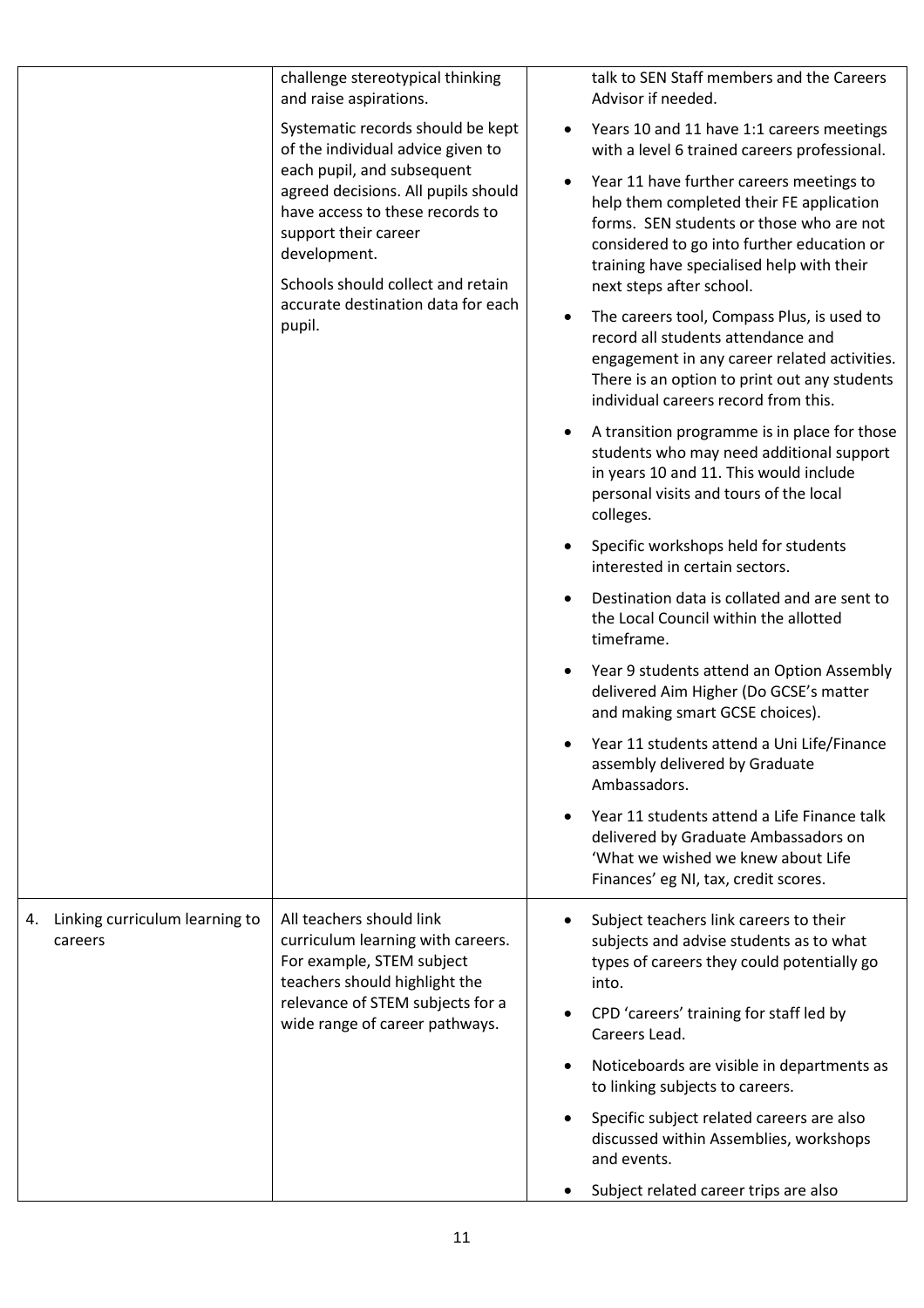|    |                                               |                                                                                                                                                                                                                      | arranged via specific departments and this<br>is particularly visible in terms of STEM.                                                                                                                                                        |
|----|-----------------------------------------------|----------------------------------------------------------------------------------------------------------------------------------------------------------------------------------------------------------------------|------------------------------------------------------------------------------------------------------------------------------------------------------------------------------------------------------------------------------------------------|
|    |                                               |                                                                                                                                                                                                                      | Termly subject and careers related article in<br>student / parent newsletter.                                                                                                                                                                  |
|    | 5. Encounters with Employers<br>and Employees | All students should have at least<br>one meaningful encounter a year<br>with employers and employees<br>that result in a better<br>understanding of the workplace<br>and the potential career paths<br>open to them. | All year groups are exposed to at least 1 networking<br>opportunity within the Academic Year. This<br>includes;                                                                                                                                |
|    |                                               |                                                                                                                                                                                                                      | Year 7 - A fun and practical 'Guess my job'<br>workshop to introduce them to careers.                                                                                                                                                          |
|    |                                               |                                                                                                                                                                                                                      | Year 8 - Future Choice Options Evening. This<br>٠<br>provides students with information on their<br>GCSE option choices.                                                                                                                       |
|    |                                               |                                                                                                                                                                                                                      | Year 9 – Confidence, decision making and<br>how the fear of failure can hold us back<br>more than an experience of failure<br>assemblies organised.                                                                                            |
|    |                                               |                                                                                                                                                                                                                      | Year 9, 10 and 11 students speak with<br>numerous professionals from a variety of<br>industries during the Annual Careers Fayre.                                                                                                               |
|    |                                               |                                                                                                                                                                                                                      | Year 11 - Mock Interview process where all<br>of our students have the opportunity to<br>experience a real life interview with a<br>professional employer and go through the<br>full recruitment process.                                      |
|    |                                               |                                                                                                                                                                                                                      | Heineken visit to talk to all Year 11 students<br>on the opportunities they offer ie<br>Apprenticeship and Degrees Graduate<br>Programmes.                                                                                                     |
|    |                                               |                                                                                                                                                                                                                      | The British Army, RAF and Royal Navy all<br>attend to deliver Year 11 assemblies.                                                                                                                                                              |
|    |                                               |                                                                                                                                                                                                                      | The National Citizen Service opens their<br>programme to Year 11 students to engage<br>in outdoor activities, volunteering and<br>leadership/teamwork activities.                                                                              |
|    |                                               |                                                                                                                                                                                                                      | West Mercia Police deliver a talk to Years 8<br>& 9 students on what it is like on a typical<br>day with an opportunity of a Q&A session<br>after.                                                                                             |
|    |                                               |                                                                                                                                                                                                                      | Hereford & Worcester Group Training are<br>invited to bring along apprentices that are<br>working in the accountancy, engineering<br>and customer service sector, to allow<br>students to find out more and ask questions<br>about their jobs. |
| 6. | <b>Experience of workplaces</b>               | It is important for students to<br>have a first-hand experience of<br>the work place environment to                                                                                                                  | Throughout the transition plan, students<br>have the opportunity to visit FE providers<br>and attend taster sessions.                                                                                                                          |